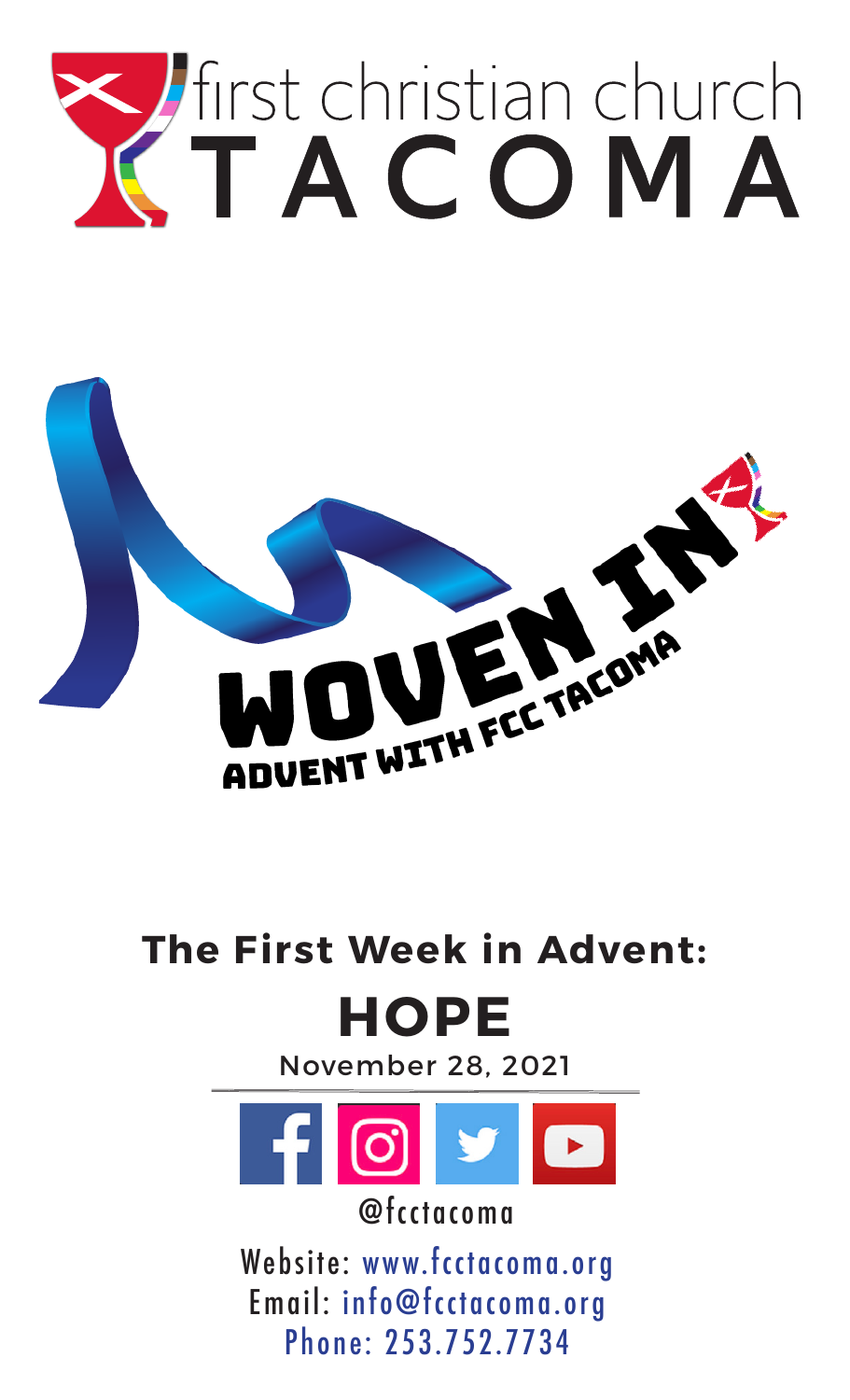*\*All are invited to rise as they wish, in spirit or in body.*

| <b>Gathering Music</b>                                            |                                                |
|-------------------------------------------------------------------|------------------------------------------------|
| Welcome                                                           | Rev. Doug Collins                              |
| <b>Prelude</b>                                                    | <b>FCC Trio</b><br>Lo How a Rose E'er Blooming |
| <b>Lighting of the Advent Wreath</b><br><b>The Candle of Hope</b> | Dorothy Beeles<br>& Phyllis Jacobson           |
| <b>Sung Response</b>                                              | CH 132, v. 1<br>When God is a Child            |
| *Opening Hymn                                                     | CH 284                                         |

Gather Us In

**A Time for Prayer**

*After a pastoral prayer is offered, you're invited to come forward and light a candle as we continue our time of prayer.* Weave CH 495

**Unison Prayer of Response** *"Eternal Spirit, Earth-maker, Pain-bearer"*

*insert located in pew racks.*

**Scripture Reading** Jeremiah 33:14-16

The days are surely coming, says the Lord, when I will fulfill the promise I made to the house of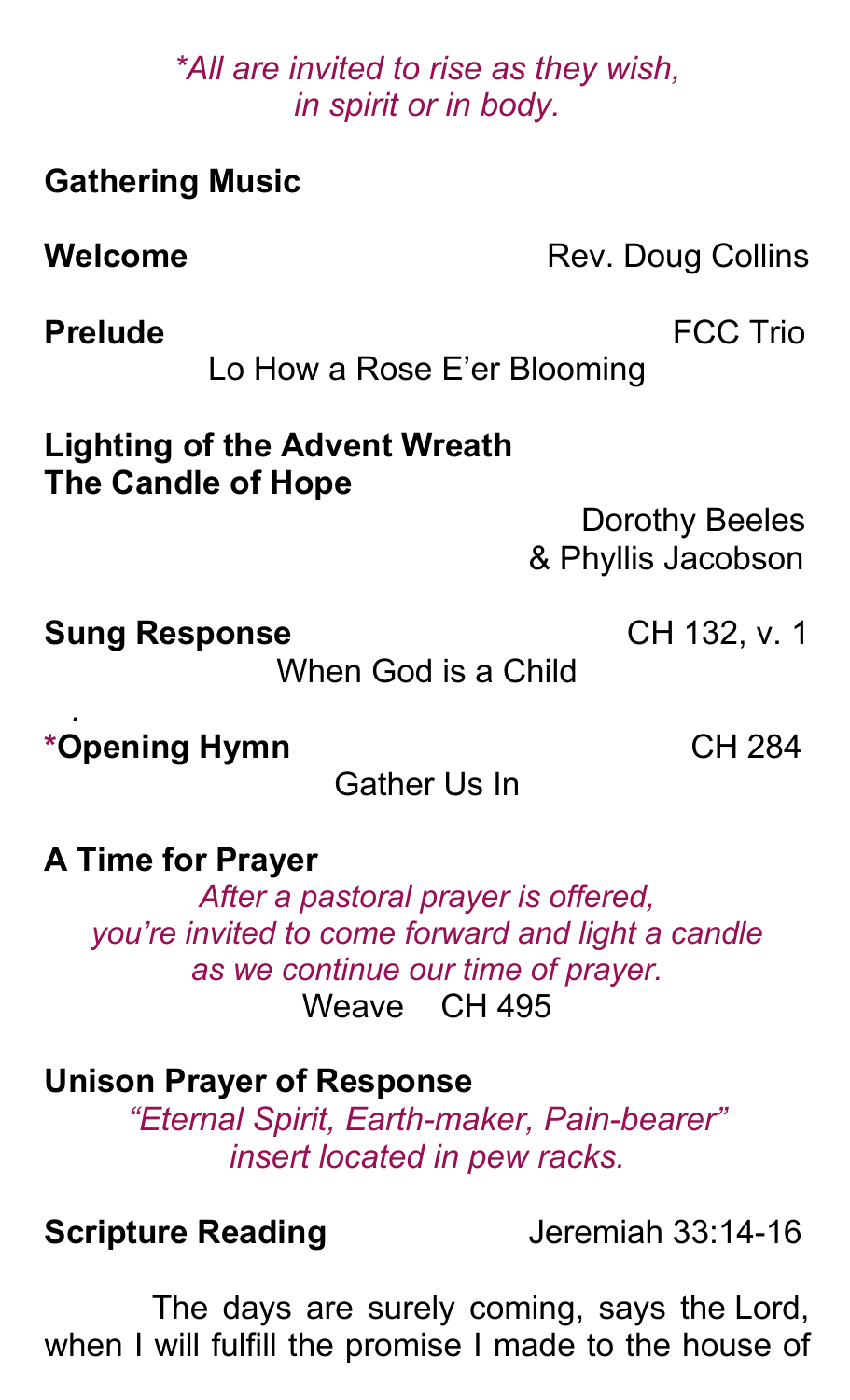Israel and the house of Judah. In those days and at that time I will cause a righteous Branch to spring up for David: and he shall execute justice and righteousness in the land. In those days Judah will be saved and Jerusalem will live in safety. And this is the name by which it will be called: "The Lord is our righteousness."

L: The Word of God for the people of God.  $C:$  Thanks be to God.

**Sermon** Rev. Doug Collins

#### "Woven In: Warp" **A Moment of Artful Offerings**

Ben Smith,  *irector, the enter or Spiritality - the Arts*

> Tori Fields, *Artist in esidence*

*After instructions are given, congregants are each invited to come forward, pic up a piece of warp rope from either side of the sanctuary, and proceed to the front to place it in the loom.*

*inancial offerings may e placed in either of the two collection plates located in the ac of the sanctuary. You can give online anytime at fcctacoma.org/give.* 

One Candle is Lit CH 128

**Prayer of Thanksgiving**